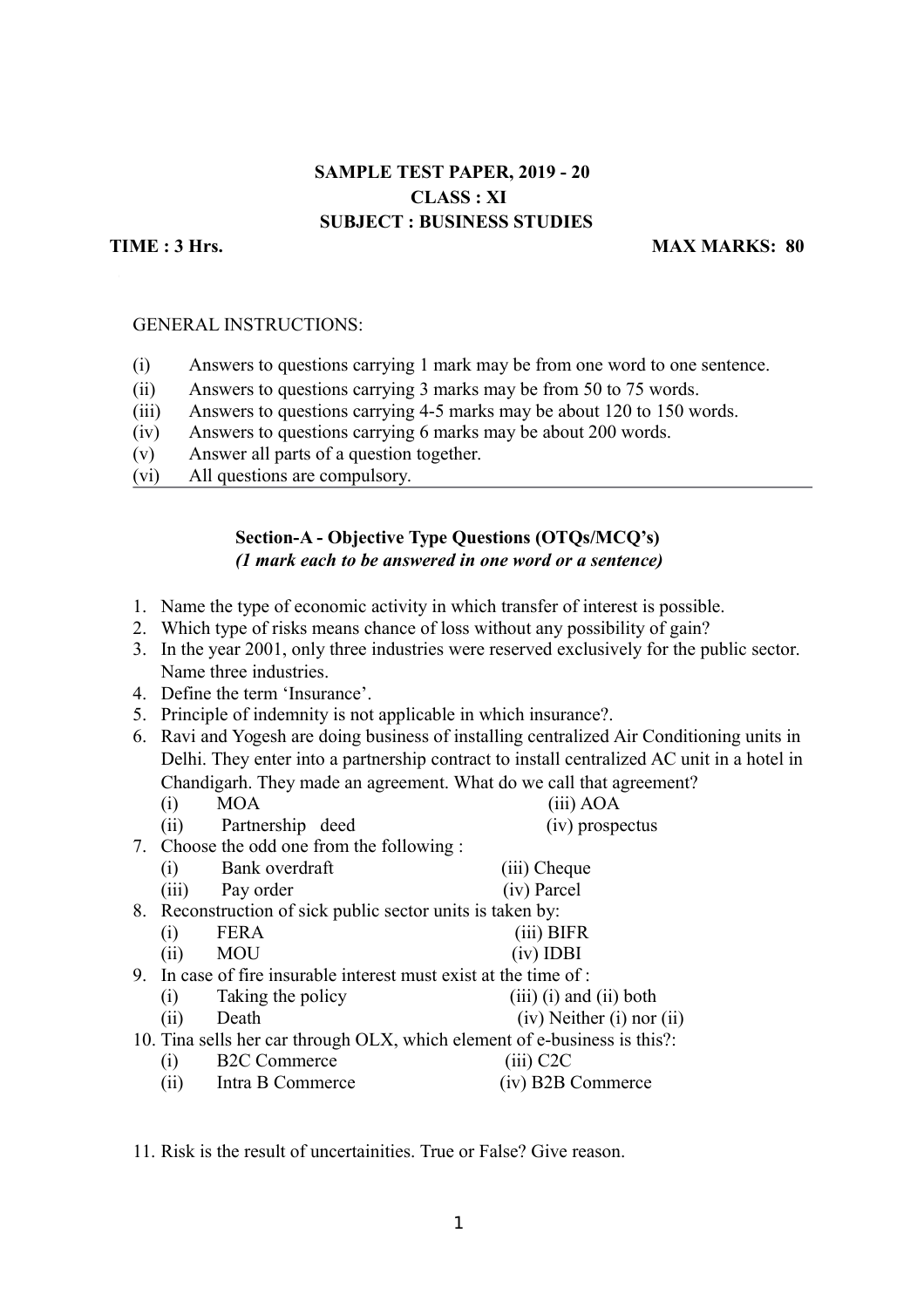- 12. Name any two documents which are filed with the Registrar of Companies for incorporation of a company.
- 13. Government company form of public sector enterprise enjoys maximum autonomy. True/False? Give reason.
- 14. Principal of contribution is also applicable to the life insurance contract. True/False? Give reason.
- 15. Which type of deposit account offers maximum interest on the deposits?
- 16. **\_\_\_\_\_\_\_** defines the relationship of the company with the outsiders.
- 17. **Example 17. form of public sector is most suitable from the point of view of national** security.
- 18. A satype of payment instrument in which money is loaded in advance to make purchases.
- 19. What is the name given to the firm which covers the risk of the insured?
- 20.  $\qquad \qquad$  activities are undertaken to satisfy social and psychological needs..

# **Section-B (Short Answer – I)**

## *(3 marks each to answered in 50-75 words*)

- 21. Explain any two business activities which are auxiliaries to trade.
- 22. In which form of organisation is a trade agreement made by one of the owners binding on the others? Explain any two features of it.
- 23. Define partnership deed. Discuss its contents.
- 24. Identify the form of public sector enterprise in the following cases:
	- It is under the control of concerned minister of the department.
	- Minimum 51% of the paid up capital is held by the government.
	- These enterprises are set up under a special act of parliament.
- 25. Discuss any three types of digital payments.

## OR

Explain any three types of bank accounts offered by bank.

# **Section-C (Short Answer – II)** *(4 marks each to be answered in about 120 words)*

## 26. Distinguish between business, profession and employment on the basis of:

- Commencement
- Investment
- $\bullet$  Risk
- Reward

## 27. Explain the steps involved in incorporation stage.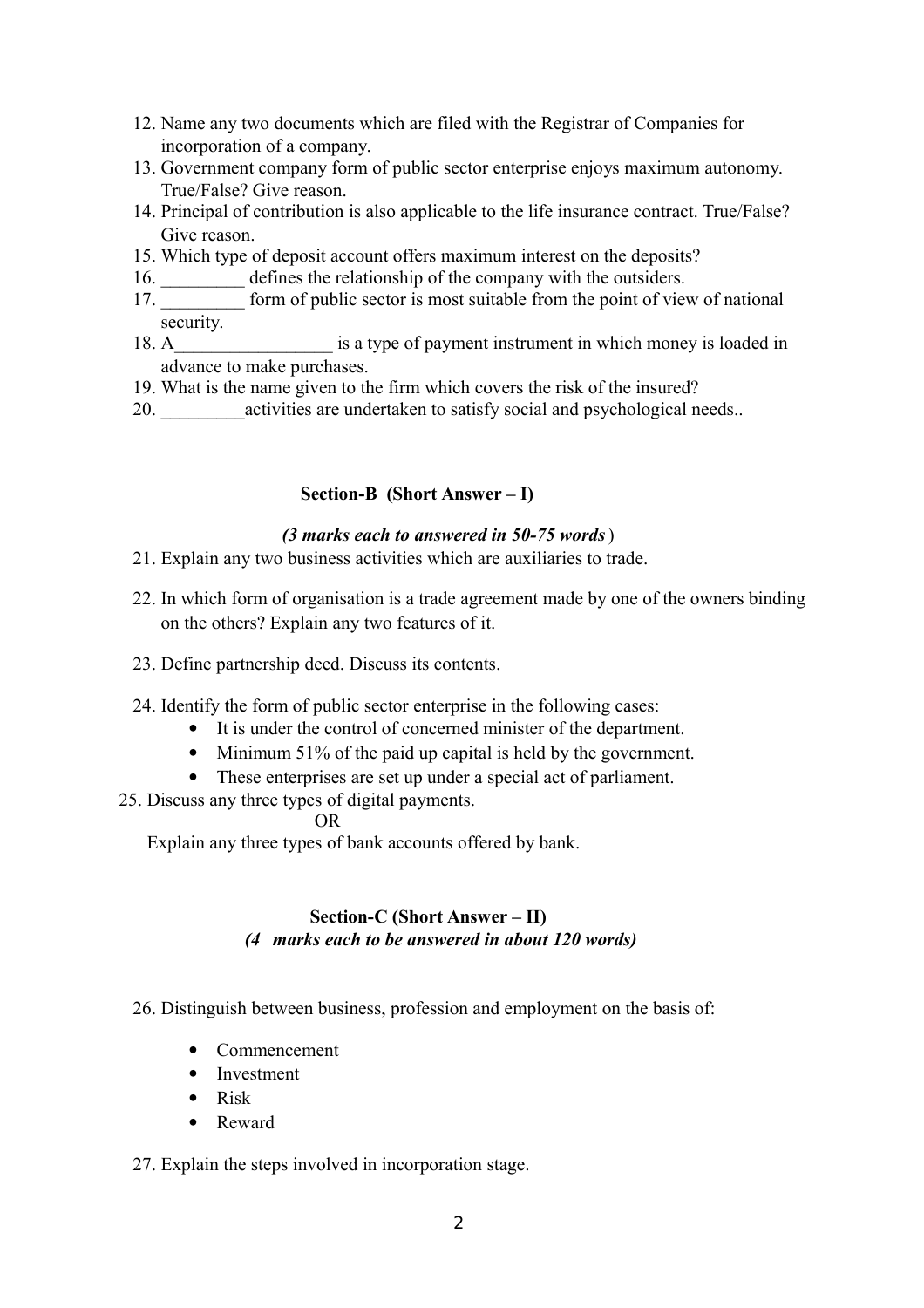28. Name the form of business organisation which is formed with the motive of welfare of its members. Explain its three features.

OR

Soni Ltd. Is a leader in electronics. It's is registered in a company and has its business operations in many countries of the world. It's headquarter is in Japan (Tokyo). To manage its branches and subsidiaries in different countries, the company employees, trained and professional managers. They always make use of latest technologies in electronics.

- Name the type of enterprise mentioned in the above case.
- State where the headquarter of Soni Ltd. Is located.
- State two benefits of Soni Ltd. mentioned in the above paragraph.

# **Section – D (Long Answer – I)**  *(5 marks each to be answered in about 150 words)*

29. . Explain the following terms in brief:

- Perpetual succession
- Karta
- Artificial person
- Common seal
- Limited liability

30. Describe various types of partners.

31. "Business process outsourcing is another trend that is radically reshaping business world in India". In the light of the above statement, explain any four benefits of BPO.

#### OR

Differentiate between Life, Fire and Marine Insurance on the basis of following:

- 1. Subject matter of insurance
- 2.Insurable interest
- 3. Duration
- 4.Indemnity
- 5. elements

## **Section- E (Long Answer II)** *(5 marks each to be answered in about 200 words)*

32.Although the performance of public sector enterprise is not remarkable but then also government cannot ignore the development of public sector enterprise because these enterprise also help to overcome the many social problems.